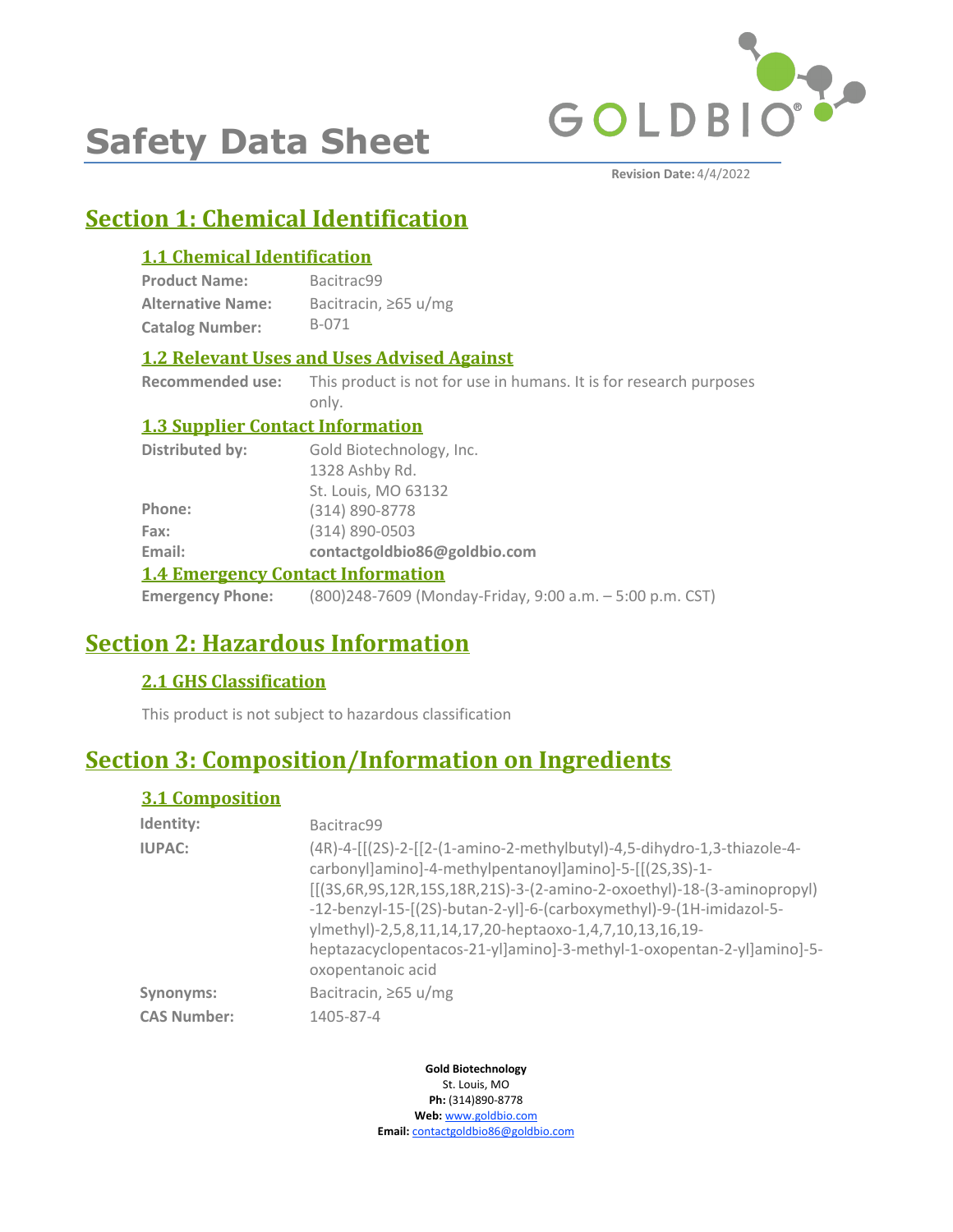**Molecular Weight:** 1,422.69 g/mol **Molecular Formula:** C<sub>66</sub>H<sub>103</sub>N<sub>17</sub>O<sub>16</sub>S

# **Section 4: First Aid Measures**

# **4.1 Detailed First Aid Measures**

| Inhalation:                | If breathed in, move person into fresh air. If not breathing, give<br>artificial respiration. Consult a physician.                                    |
|----------------------------|-------------------------------------------------------------------------------------------------------------------------------------------------------|
| Skin:                      | Immediately wash skin copiously with soap and water. Take victim<br>immediately to hospital. Consult a physician.                                     |
| Eye:                       | Immediately rinse out with water for at least 15 minutes. Assure<br>adequate flushing by separating the eyelids with fingers. Consult a<br>physician. |
| Ingestion:                 | Wash out mouth with water. Drink plenty of water. Consult a<br>physician. Never give anything by mouth to an unconscious person.                      |
| <b>Notes to Physician:</b> | Treat symptomatically and supportively.                                                                                                               |

# **4.2 Most Important Symptoms And Effects, Either Acute Or Delayed**

The most important known symptoms and effects are described in the labeling (see section2). And /or in section 11.

# **4.3 Indication of immediate medical attention and special treatment needed**

Not available

# **Section 5: Fire Fighting Measures**

# **5.1 Conditions of flammability:**

Not flammable or combustible.

## **5.2 Suitable extinguishing media:**

Use water spray, alcohol-resistant foam, dry chemical or carbon dioxide.

## **5.3 Specific hazards arising from the chemical**

During a fire, highly toxic gases may be generated by thermal decomposition or combustion – Carbon Oxides, Nitrogen Oxides (NOx), Sulfur Oxides

## **5.4 Specific protective actions for fire-fighters:**

Wear self-contained breathing apparatus and protective clothing to prevent contact with skin and eyes.

# **Section 6: Accidental Release Measures**

## **6.1 Personal precautions, protective equipment and emergency procedures:**

Use personal protective equipment. Avoid breathing vapors, mist or gas. Ensure adequate ventilation.

## **6.2 Environmental precautions:**

Do not let product enter drains.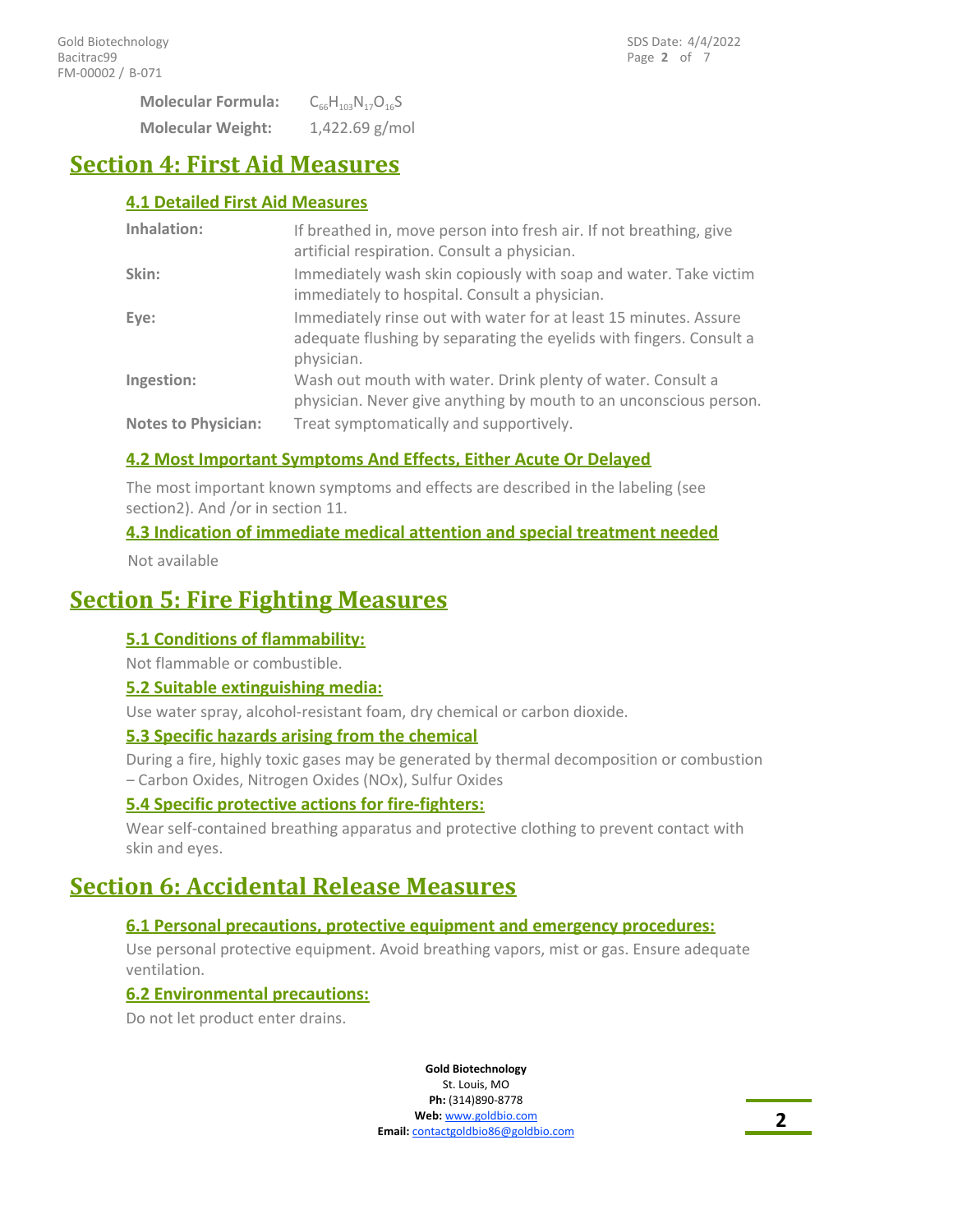### **6.3 Methods and materials for containment and cleaning up:**

Soak up with absorbent material, discard.

# **Section 7: Handling and Storage**

## **7.1 Precautions for safe handling:**

Always wear personal protective equipment (PPE, see section 8).

### **7.2 Conditions for safe storage, including and incompatibilities:**

Keep container tightly closed.

Store at 4°C.

# **Section 8: Exposure Controls / Personal Protection**

## **8.1 Control Parameters:**

Contains no substances with occupational exposure limit values.

#### **8.2: Appropriate engineering controls:**

Contains no substances with occupational exposure limit values.

## **8.3 Personal Protective Equipment (PPE):**

**Eye/Face Protection:** Safety glasses with side-shields conforming to EN166. Use equipment for eye protection tested and approved under appropriate government standards such as NIOSH (US) or EN 166(EU).

**Skin Protection:** Handle with gloves. Gloves must be inspected prior to use. Use proper glove removal technique - without touching outer surface of glove - to avoid skin contact with this product. Dispose of contaminated gloves after use in accordance with applicable laws and good laboratory practices. Wash and dry hands. The type of protective equipment must be selected according to the concentration and amount of the dangerous substance at the specific workplace.

**Respiratory Protection:** Where risk assessment shows air-purifying respirators are appropriate use a full-face particle respirator type N100 (US) or type P3 (EN 143) respirator cartridges as a backup to engineering controls. If the respirator is the sole means of protection, use a full-face supplied air respirator. Use respirators and components tested and approved under appropriate government standards such as NIOSH (US) or CEN (EU).

**Other Protective Clothing or Equipment:** Wear appropriate protective clothing to prevent exposure.

# **Section 9: Physical and Chemical Properties**

## **9.1 General chemical and physical properties**

**Gold Biotechnology** St. Louis, MO **Ph:** (314)890-8778 **Web:** www.goldbio.com **Email:** contactgoldbio.com **3**<br>**Email:** contactgoldbio86@goldbio.com **3**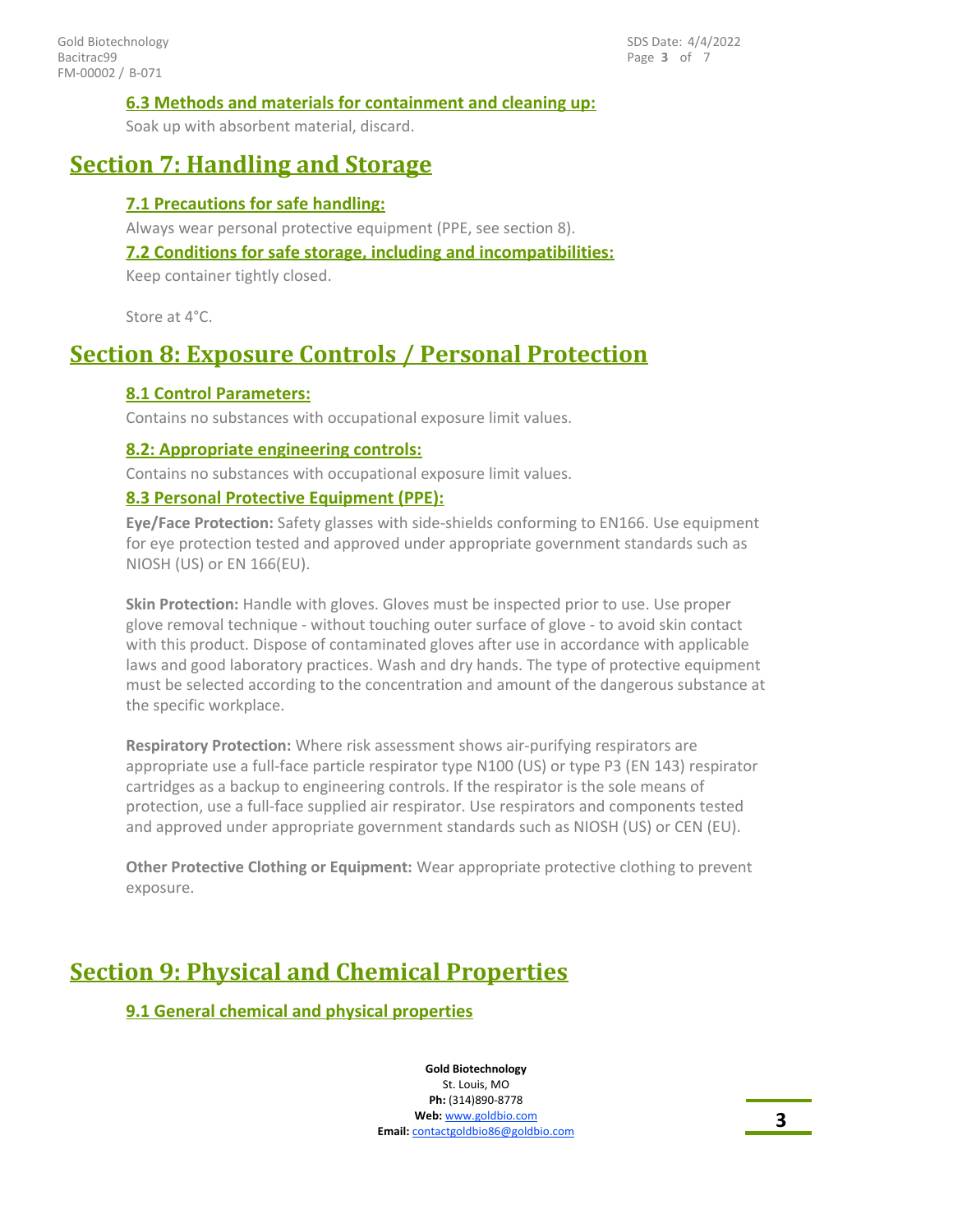| Appearance:                                      | Off White Powder |
|--------------------------------------------------|------------------|
| Odor:                                            | Not Available    |
| <b>Odor Threshold:</b>                           | Not Available    |
| pH:                                              | Not Available    |
| <b>Melting Point:</b>                            | 221-225°C        |
| <b>Freezing Point:</b>                           | Not Available    |
| <b>Boiling Point/Range:</b>                      | Not Available    |
| <b>Flash Point:</b>                              | Not Available    |
| <b>Evaporation Rate:</b>                         | Not Available    |
| Lower Explosion Limit: Not Available             |                  |
| <b>Upper Explosion Limit: Not Available</b>      |                  |
| <b>Vapor Pressure:</b>                           | Not Available    |
| <b>Vapor Density:</b>                            | Not Available    |
| <b>Relative Density:</b>                         | Not Available    |
| Solubility:                                      | Water Soluble    |
| <b>Partition Coefficient</b><br>n-octanol/water: | Not Available    |
| <b>Auto-Ignition</b><br>Temperature:             | Not Available    |
| Decomposition<br>Temperature:                    | Not Available    |
| <b>Viscosity:</b>                                | Not Available    |

# **Section 10: Stability and Reactivity Data**

## **10.1 Reactivity:**

Not available

#### **10.2 Chemical Stability:**

Stable under recommended storage conditions.

#### **10.3 Possibility of hazardous reactions:**

Not available.

#### **10.4 Conditions to avoid:**

Incompatible materials.

#### **10.5 Incompatible materials:**

Strong oxidizing agents.

#### **10.6 Hazardous decomposition products:**

Hazardous decomposition products formed under fire conditions. - Carbon Oxides, Nitrogen Oxides (NOx), Sulfur Oxides

# **Section 11: Toxicological Information**

#### **Gold Biotechnology**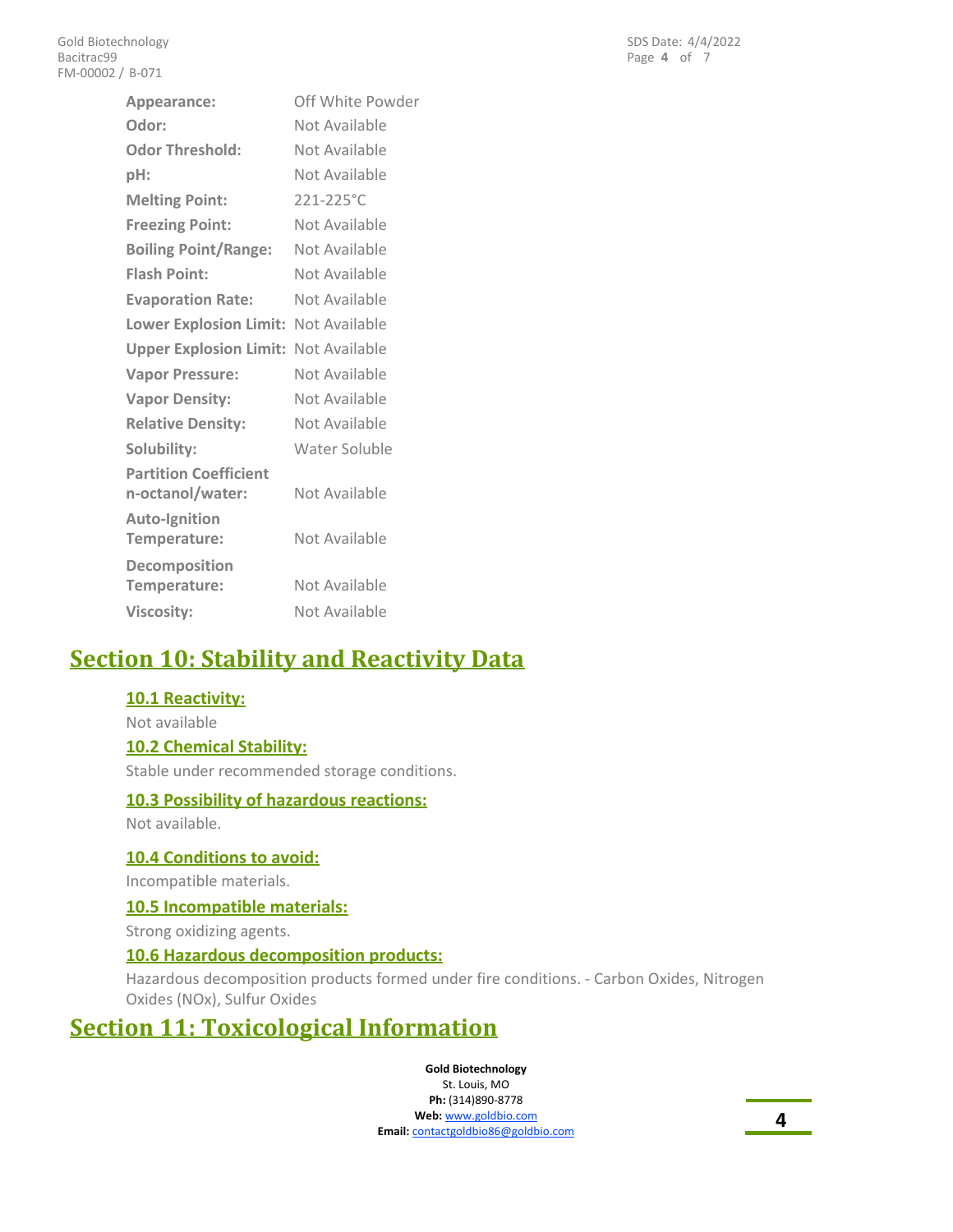## **11.1 Toxicological effects**

#### **Acute toxicity:**

| Bacitrac99 Oral: |                         | $LD_{50}$ (Mouse) > 3787.5 mg/kg                                                                        |
|------------------|-------------------------|---------------------------------------------------------------------------------------------------------|
| Bacitrac99       |                         | Intraperitoneal: $LD_{50}$ (Mouse) > 300 mg/kg                                                          |
| Bacitrac99       | Intraperitoneal:        | $LD_{50}$ (Rat) > 190 mg/kg -Remarks: Lungs, Thorax, or<br>Respiration: Other changes                   |
|                  | Bacitrac99 Intravenous: | $LD_{\epsilon_0}$ (Mouse) > 360 mg/kg -Remarks: Behavioral:<br>Somnolence (general depressed activity): |
|                  |                         | Convulsions or effect on seizure threshold. Lungs, Thorax, or<br>Respiration: Other changes.            |

#### **Skin corrosion/irritation:**

Not available.

#### **Respitory or skin sensitization:**

Not available.

#### **Germ cell mutagenicity:**

Not available.

#### **Carcinogenicity:**

| IARC:                         | No component of this product present at levels greater than or equal<br>to 0.1% is identified as probable, possible or confirmed human<br>carcinogen by IARC.  |  |
|-------------------------------|----------------------------------------------------------------------------------------------------------------------------------------------------------------|--|
| <b>ACGIH:</b>                 | No component of this product present at levels greater than or equal<br>to 0.1% is identified as probable, possible or confirmed human<br>carcinogen by ACGIH. |  |
| NTP:                          | No component of this product present at levels greater than or equal<br>to 0.1% is identified as probable, possible or confirmed human<br>carcinogen by NTP.   |  |
| OSHA:                         | No component of this product present at levels greater than or equal<br>to 0.1% is identified as a carcinogen or potential carcinogen by<br>OSHA.              |  |
| <b>Reproductive toxicity:</b> |                                                                                                                                                                |  |

Not available.

#### **STOT-single exposure:**

Not available.

#### **STOT-repeated exposure:**

Not available.

**Aspiration hazard:**

#### Not available.

**Likely routes of exposure:**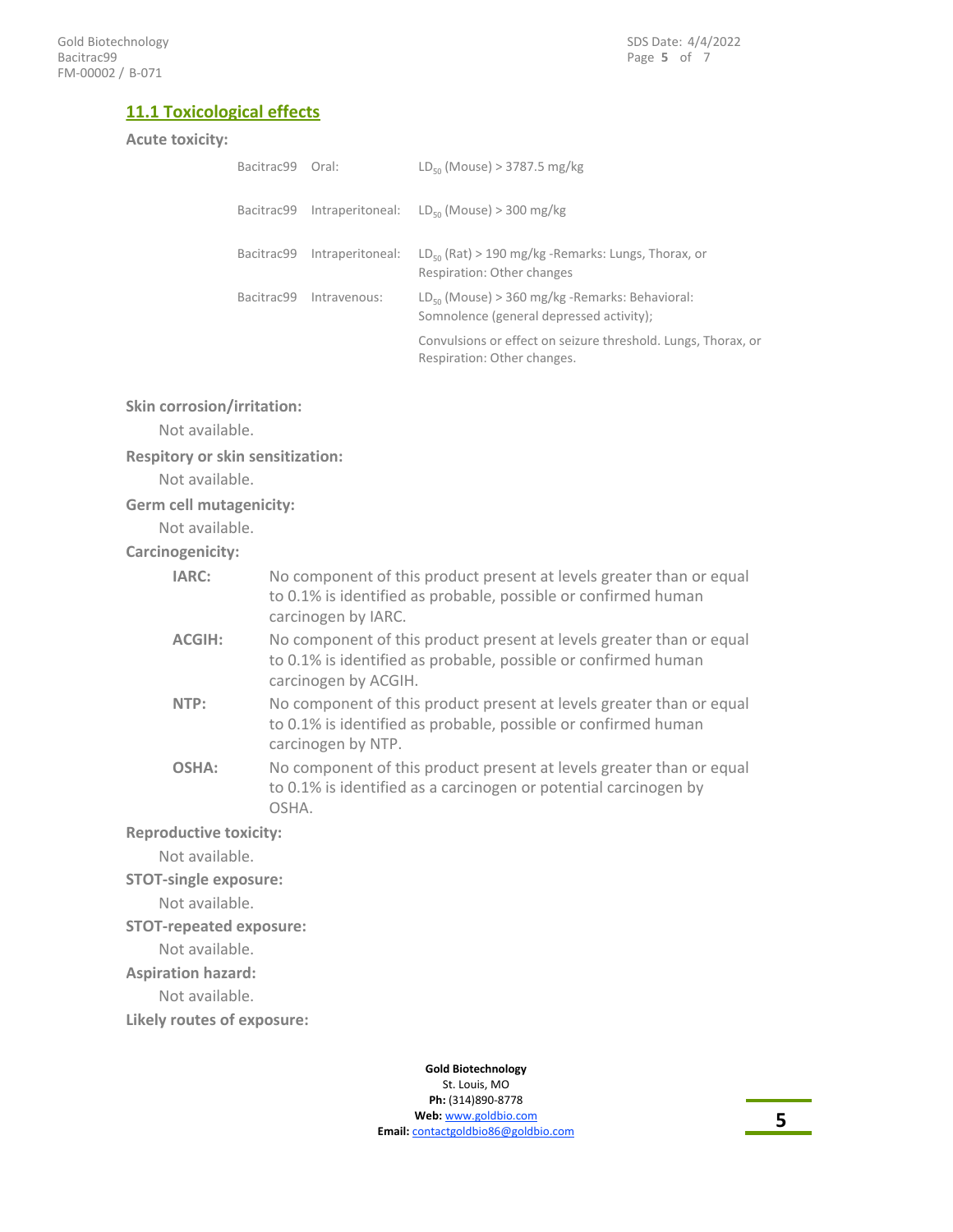Page **6** of 7 SDS Date: 4/4/2022

Respiratory organs, mouth, skin, and eyes.

#### **Symptoms of exposure:**

Stomach - Irregularities - Based on Human Evidence To the best of our knowledge, the chemical, physical, and toxicological properties have not been thoroughly investigated.

# **Section 12: Ecological Information**

# **12.1 Toxicity:** Not available. **12.2 Persistence and degradability:** Inherent biodegradability. **12.3 Bioacumulative potential:** Does not bioaccumulate. **12.4 Mobility in soil:** Not available.

# **12.5 Other adverse effects:**

None.

# **Section 13 Disposal Considerations**

Dispose of product in accordance with local rules and regulations.

# **Section 14: Transport Information**

## **14.1 US Department of Transportation (DOT)**

This material is considered to be non-hazardous for transport.

## **14.2 International Maritime Dangerous Goods (IMDG):**

This material is considered to be non-hazardous for transport.

## **14.2 International Air Transportation Association (IATA)**

This material is considered to be non-hazardous for transport.

# **Section 15: Regulatory Information**

#### **SARA 302 Components:**

SARA 302: No chemicals in this material are subject to the reporting requirements of SARA Title III, Section 302.

#### **SARA 313 Components:**

SARA 313: This material does not contain any chemical components with known CAS numbers that exceed the threshold (De Minimis) reporting levels established by SARA Title III, Section 313.